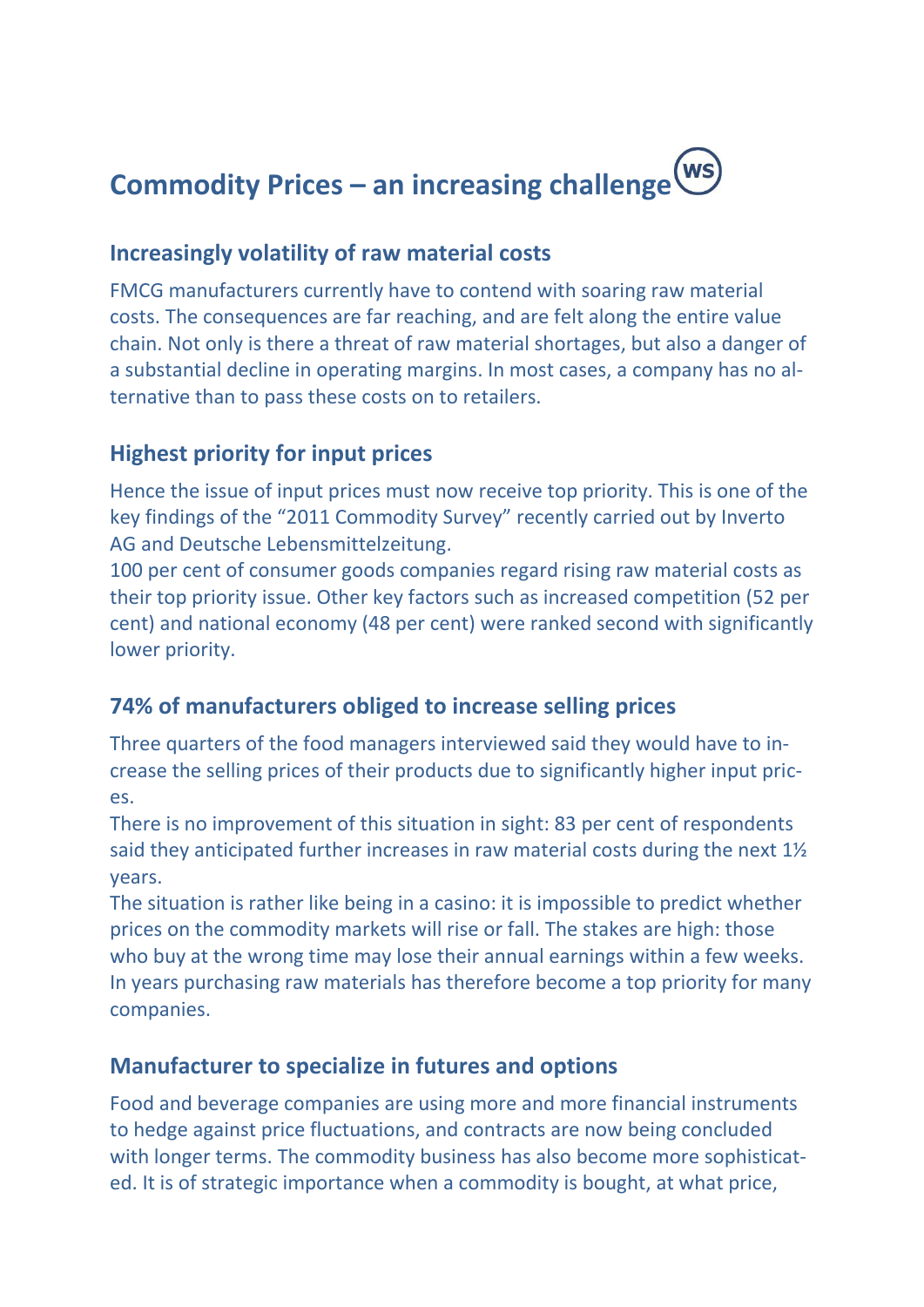and for how long. Currencies and their fluctuations during the term of a contract are yet another crucial factor.

#### **Price adjustments to be key issue**

The market situation has changed completely since about 2007. In 2012 the prices of key agricultural commodities have remained at a high level. Due to poor harvests and unstable political conditions, manufacturers are now experiencing local and regional supply problems for some products.

### **Situation complicated by increasing volatility**

The increasing volatility of commodity prices is even more challenging than the level of prices themselves. Commodity prices are continuing to rise in both the medium and the long term.

Not only have purchasing and risk management became factors critical to the success of any business strategy, as has the ability to pass on increased input prices by adjusting prices.